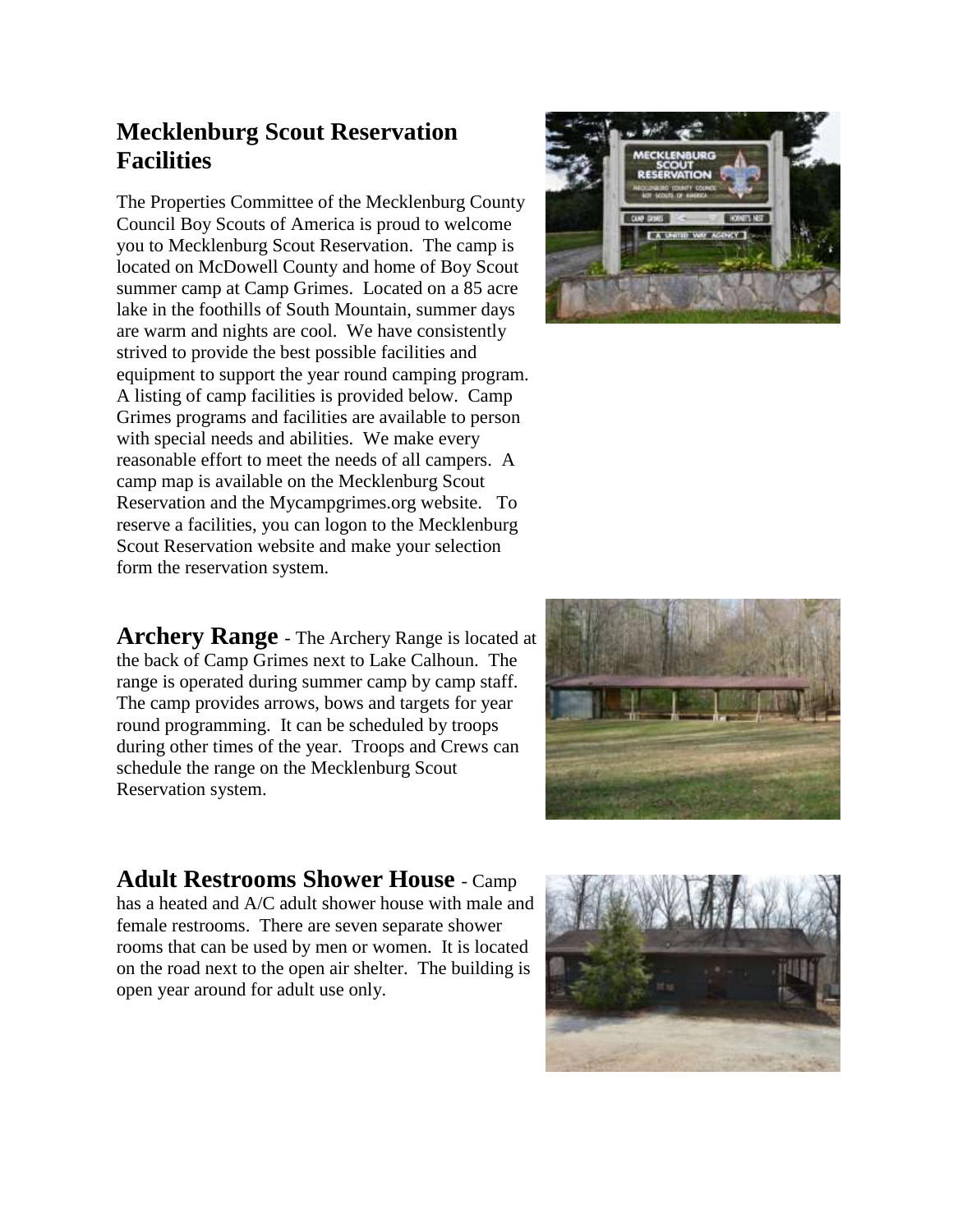**Activity Field**—The Activity Field is located off the main road as you enter Camp Grimes. The field offers space for games. It has soccer goals. There is one outdoor full length basketball court.

**Campfire Ring -** A new campfire ring that seats 550 plus campers was completed in 2013. It has lights and a sound system. It is used for the Sunday and Friday night camp fires during summer camp and can also be used year round by groups at Mecklenburg Scout Reservation. It has an above ground fire pit as the center point of the ring.

**Campsite 1** - Is located just off the main road between the Carter Lodge and the dining hall. It is equipped with a permanent shelter, picnic tables, fire ring, water, flag pole, and tent platforms. The site can camp up to 44 people. Tent platforms remain in the campsite year round, but tents and cots are provided only during summer camp.







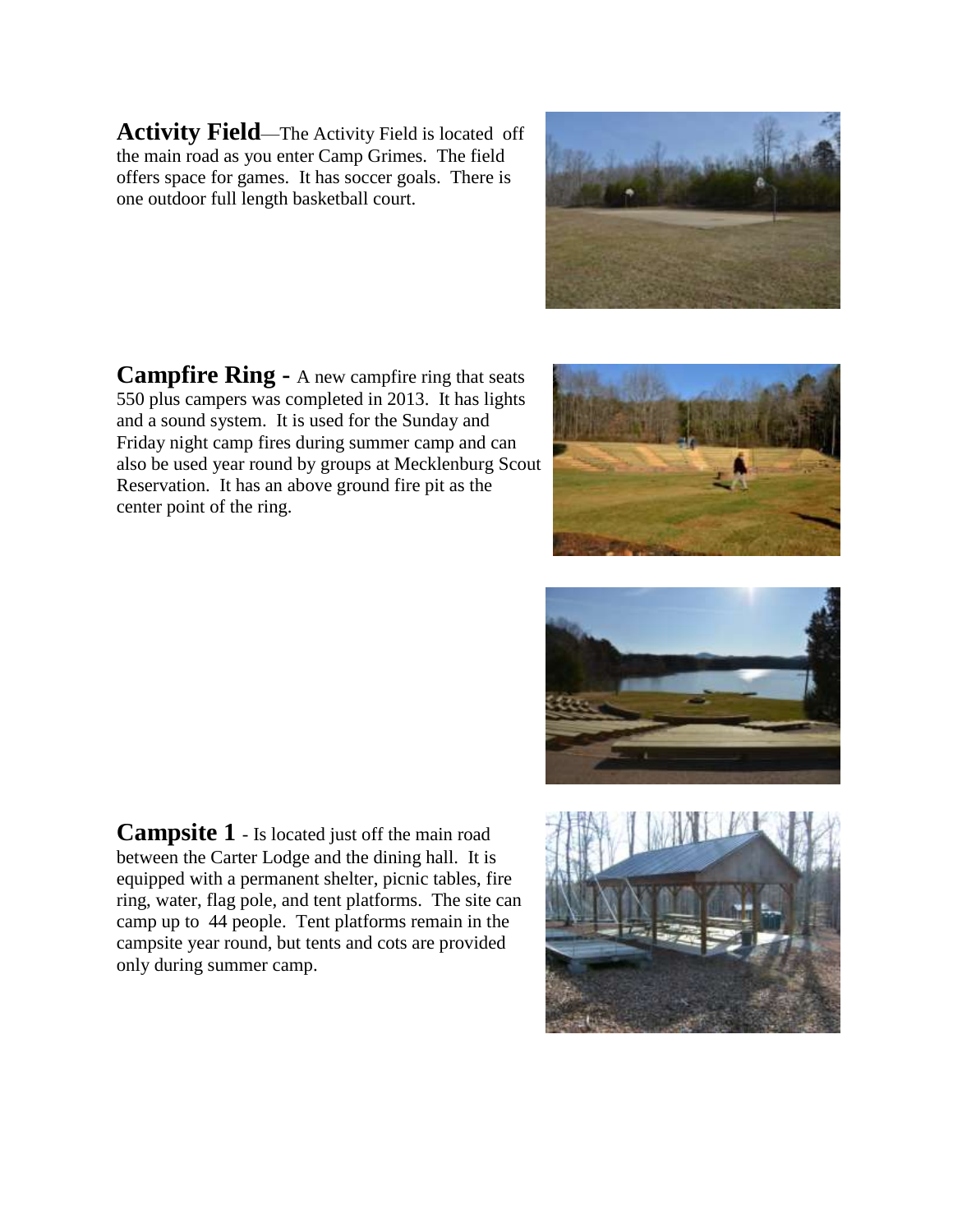**Adirondack Outpost** -There are three Outpost Adirondacks located on the property. There is one on the front near the main gate, a second one located next to Lake Calhoun and one on the back road exit from camp at the top of the hill. These structures have floors and tin roofs. Each has a fire ring near.

**Administration Office** - The main office is located just pass the main parking lot. It is on the right side of the building were the health lodge is located. This is were the administration of summer camp is handled. In the off season, you will find the Campmaster located here. There is WIFI at this location year round. There are chairs on the porch for you to enjoy.

**ATV Field** - The ATV Field is where the ASI Safe Riding Classes are conducted. It is located on the side of the property that touches Highway 226. You enter from the gate on Highway 226. Safe riding training is conducted at summer camp and on weekends year round.

**Blacksmith Shop** - The Blacksmith shop is located in the Frontier Area. It an early period structure with dirt floors and a fully function forge. Programs are run during summer camp and on weekends when requested by troops. Troops must schedule the Blacksmith prior to any weekend program.





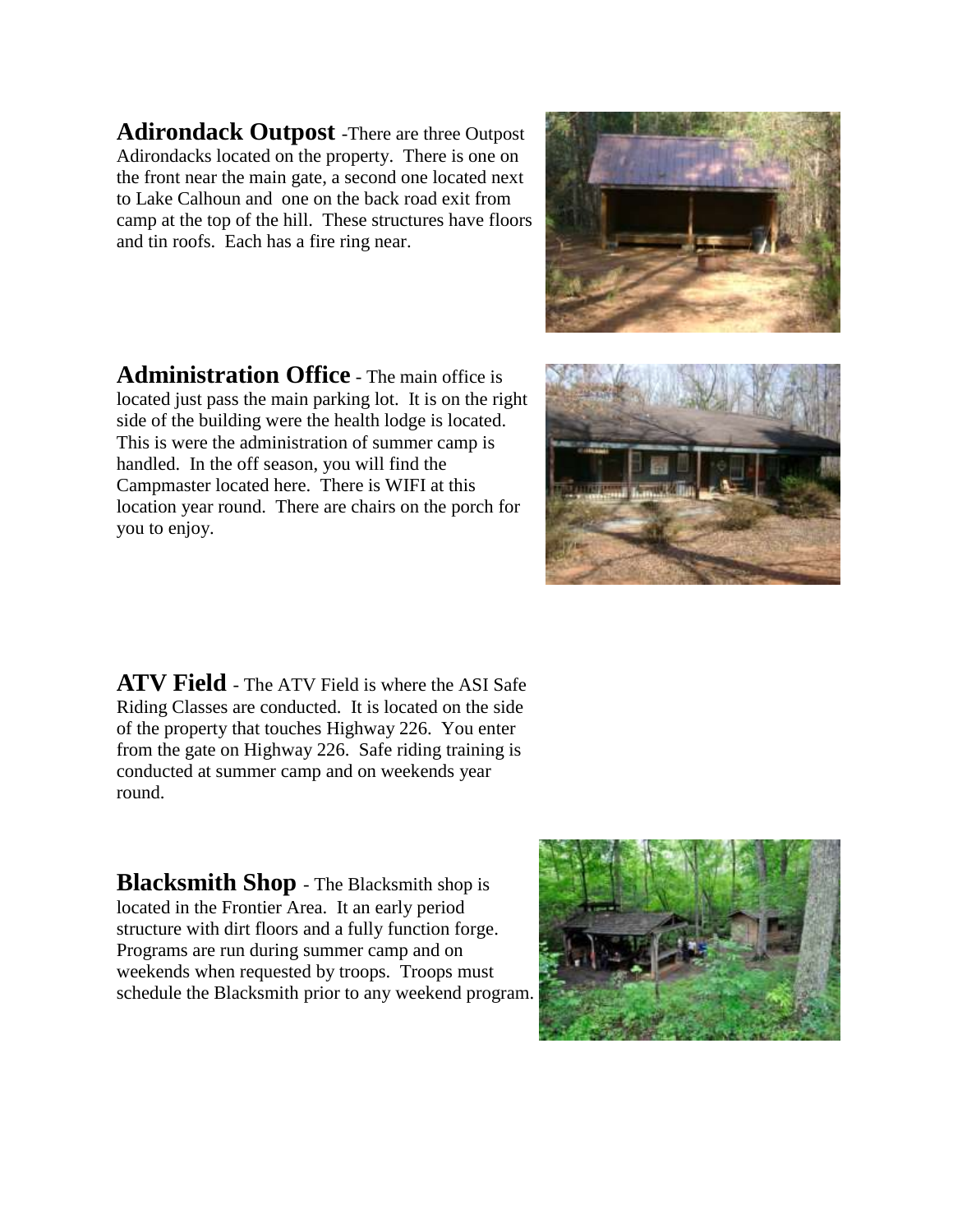**Cabins Senior** - There are 6 senior staff cabins located off the main road across from the main parking. Each cabin has two single beds. These cabins are used by camp staff during summer camp. During the off season, the cabins can be reserved on the Mecklenburg Scout Reservation System. There is cost for the use of these cabins. The cabins have doors, windows, showers, heat, A/C and electric power.

**Cabin Staff** - There are 12 staff cabins located off the main road across from the Administration Building. Each cabin has bunk beds that sleep four. There are mattress and deck in each unit. These cabins are used by camp staff during summer camp. During the off season, the cabins can be reserved on the Mecklenburg Scout Reservation System. The cabins have doors, windows and electric power.

**Carter Training Lodge** –The Dick Carter Training Lodge is located in the Staff Cabin area. It has one large training room, and two separate shower and restroom areas. It is used by Camp Grimes staff during summer camp and can be reserved during the off season. There is water, cooking stove, heat and A/ C.

## **Climbing Walls and Rappelling Wall** -

MSR has an Outside climbing and an inside climbing wall. On one side of the wall is a rappelling wall. Programs are run year round at both the inside and outside walls. The camp zip line starts at the top deck and runs always across the field.. A climbing instructor is required to use the walls. A cope director is required to use the zip line.

**Cope -** Next to the climbing tower is the high and low cope areas. The high cope has two cables. Low cope has many elements . A cope director is required to use these elements.

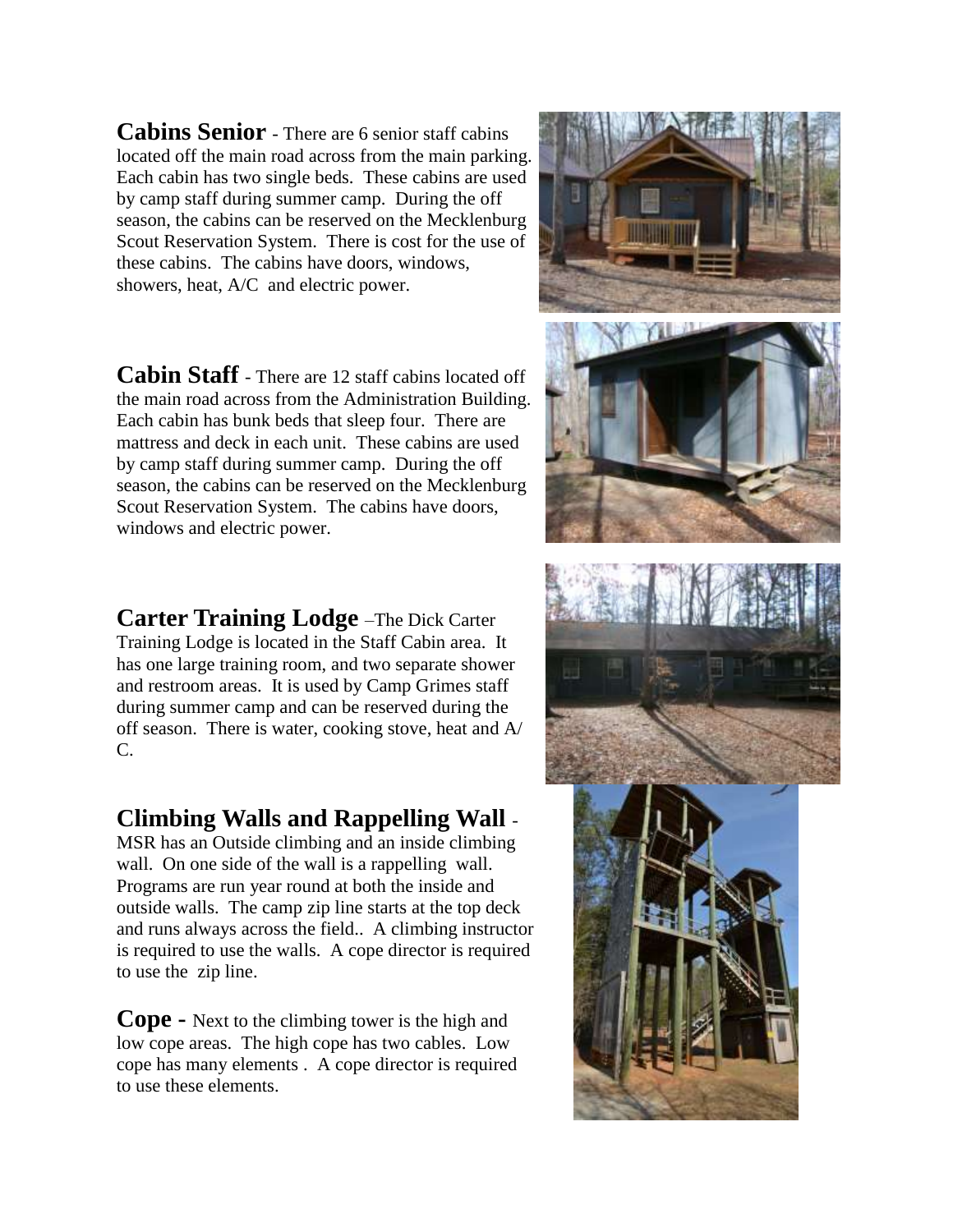**Campsite 2** - Is located off the main road between the Carter Lodge and the dining hall. You turn to the right just before the Handicraft Shelter. It is equipped with a permanent shelter, picnic tables, fire ring, water, flag pole, and tent platforms. The site can camp up to 44 people. Tent platforms remain in the campsite year round, but tents and cots are provided only during summer cam.

**Campsite 3** - Is located just off the main road behind the Handicraft Shelter. It is equipped with a permanent shelter, picnic tables, fire ring, water, flag pole, and tent platforms. The site can camp up to 28 people. Tent platforms remain in the campsite year round, but tents and cots are provided only during summer camp.



**Campsite 4** - Is located just off the main road near the Archery and Rifle Range. You can follow trails around the lake to the swim area. It is equipped with a permanent shelter, picnic tables, fire ring, water, flag pole, and tent platforms. The site can camp up to 28 people. Tent platforms remain in the campsite year round, but tents and cots are provided only during summer camp.

**Campsite 5** - Is located just off the main road near Youth Shower House 2. You can follow trails around the lake to the swim area. It is equipped with two permanent shelters, picnic tables, fire rings, water, flag pole, and tent platforms. The site can camp up to 84 people. Tent platforms remain in the campsite year round, but tents and cots are provided only during summer camp. During summer camp, this site maybe divided and have two different troops camping in it for the week.

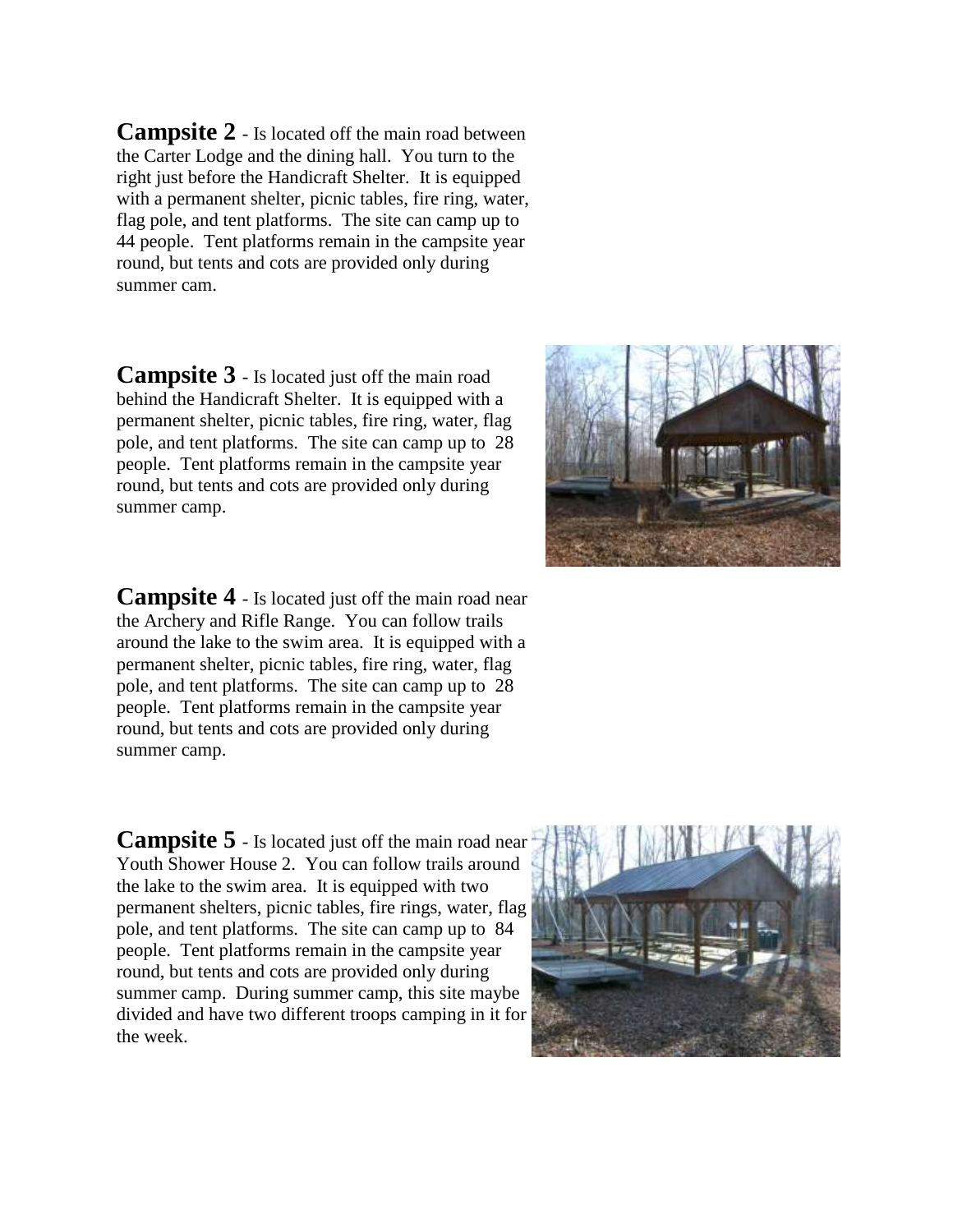**Campsite 6** - Is located just off the main road on the way to the Archery and Rifle Range. You can follow trails around the lake to the swim area. It is equipped with a permanent shelter, picnic tables, fire ring, water, flag pole, and tent platforms. The site can camp up to 28 people. Tent platforms remain in the campsite year round, but tents and cots are provided only during summer camp.



**Campsite 7** - Is located on the road in front of the dining hall. You can follow trails around the lake to the swim area. It is equipped with a permanent shelter, picnic tables, fire ring, water, flag pole, and tent platforms. The site can camp up to 46 people. Tent platforms remain in the campsite year round, but tents and cots are provided only during summer camp. It is near shower house 1.

**Campsite 8** - Is located on the road in front of the dining hall near the youth shower house number 1. You can follow trails around the lake to the swim area. It is equipped with a permanent shelter, picnic tables, fire ring water, flag pole, and tent platforms. The site can camp up to 52 people. Tent platforms remain in the campsite year round, but tents and cots are provided only during summer camp. This campsite is setup so it can house two troops during summer camp

**Campsite 9**- Is located on the road in front of the dining hall just behind the youth shower house 1. You can follow trails around the lake to the swim area. It is equipped with a permanent shelter, picnic tables, fire ring, water, flag pole, and tent platforms. The site can camp up to 64 people. Tent platforms remain in the campsite year round, but tents and cots are provided only during summer camp.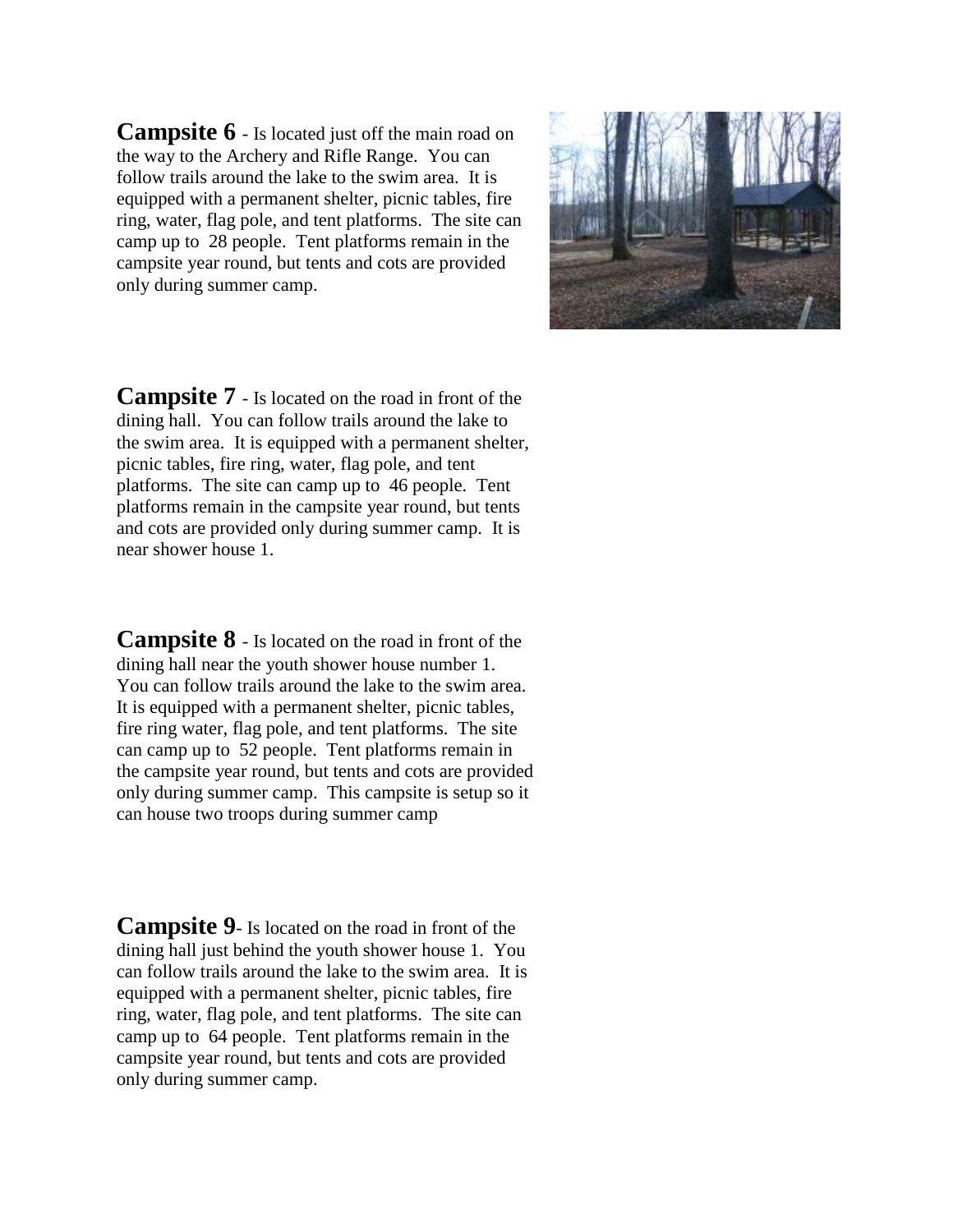**Campsite 10**- Is located on the road that goes pass the Nature Lodge (turn just before the main parking lot). You can follow trails around the lake to the swim area. It is equipped with a permanent shelter, picnic tables, fire ring, water , flag pole, bench seating and tent platforms. The site can camp up to 54 people. It has a one person shower that is available during summer camp. The shelter has electric power year round. Tent platforms remain in the campsite year round, but tents and cots are provided only during summer camp.



**Campsite 11**- Is located on the road that goes pass the Nature Lodge. The left hand turn is before you reach the Nature Lodge.. You can follow trails around the lake to the swim area. It is equipped with a permanent shelter, picnic tables, fire ring, water, flag pole, and tent platforms. It has a one person shower that is available during summer camp. The shelter has electric power year round. The site can camp up to 86 campers. Tent platforms remain in the campsite year round, but tents and cots are provided only during summer camp. This campsite and be divided to allow two troops to camp there during summer camp.

**Campsite 12**- Is located on the road in front of the dining hall just behind the youth shower house number 1. You can follow trails around the lake to the swim area. It is equipped with a permanent shelter, picnic tables, fire ring, water, flag pole and tent platforms. The site can camp up to 28 people. Tent platforms remain in the campsite year round, but tents and cots are provided only during summer camp.

**Campsite 13**- Is located on the road in front of the dining hall just behind Outdoors Skills shelter and the dining hall. It is equipped with four Adirondacks (2 built 2012 and 2 plan for build 2013) that sleep 8 campers each, picnic tables, water, flag pole, fire ring and tent platforms. The site can camp up to 52 people. Electric power is available in the campsite. Tent platforms remain in the campsite year round, but tents and cots are provided only during summer camp.



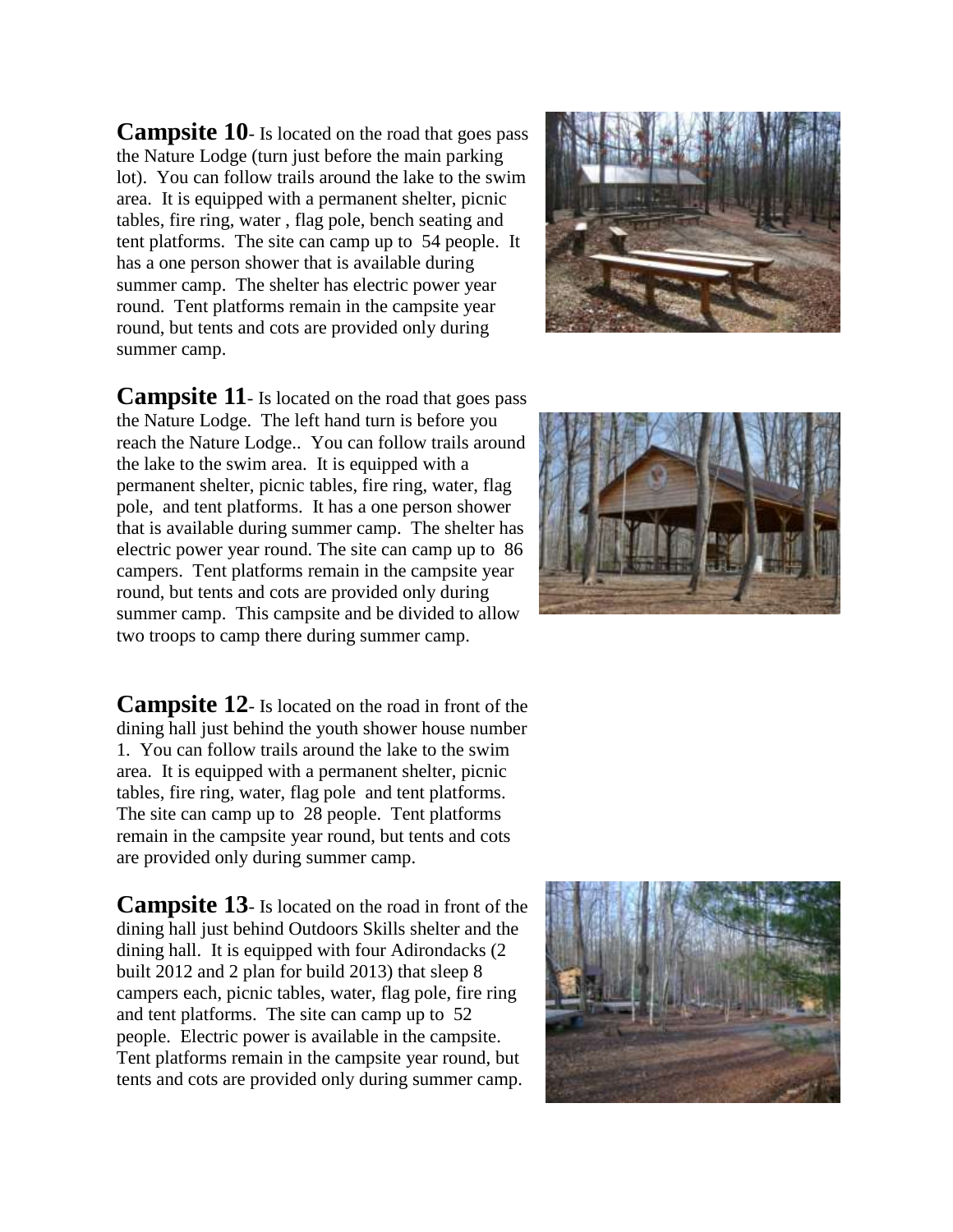**Chapel**—The chapel is located below the dining hall shelter at the base of the hill and is available for reflection and vespers. It seat about 200 campers.



**Compound -** The camp has a compound were the camp tools and equipment is stored. For safety, this area is off limits to none staff without the permission of the Camp Ranger. If you have a problem and need a tool, please contact a staff person.

**Dining Hall** - The camp dining hall is located in the center of camp and is a good reference point for other program areas. The dining hall is used for food service during summer camp and camp wide events. It can be reserved for large events during most of the year. It is not open for cooking during the winter months. It is not heated or cooled. It can seat about 500 people at one time.





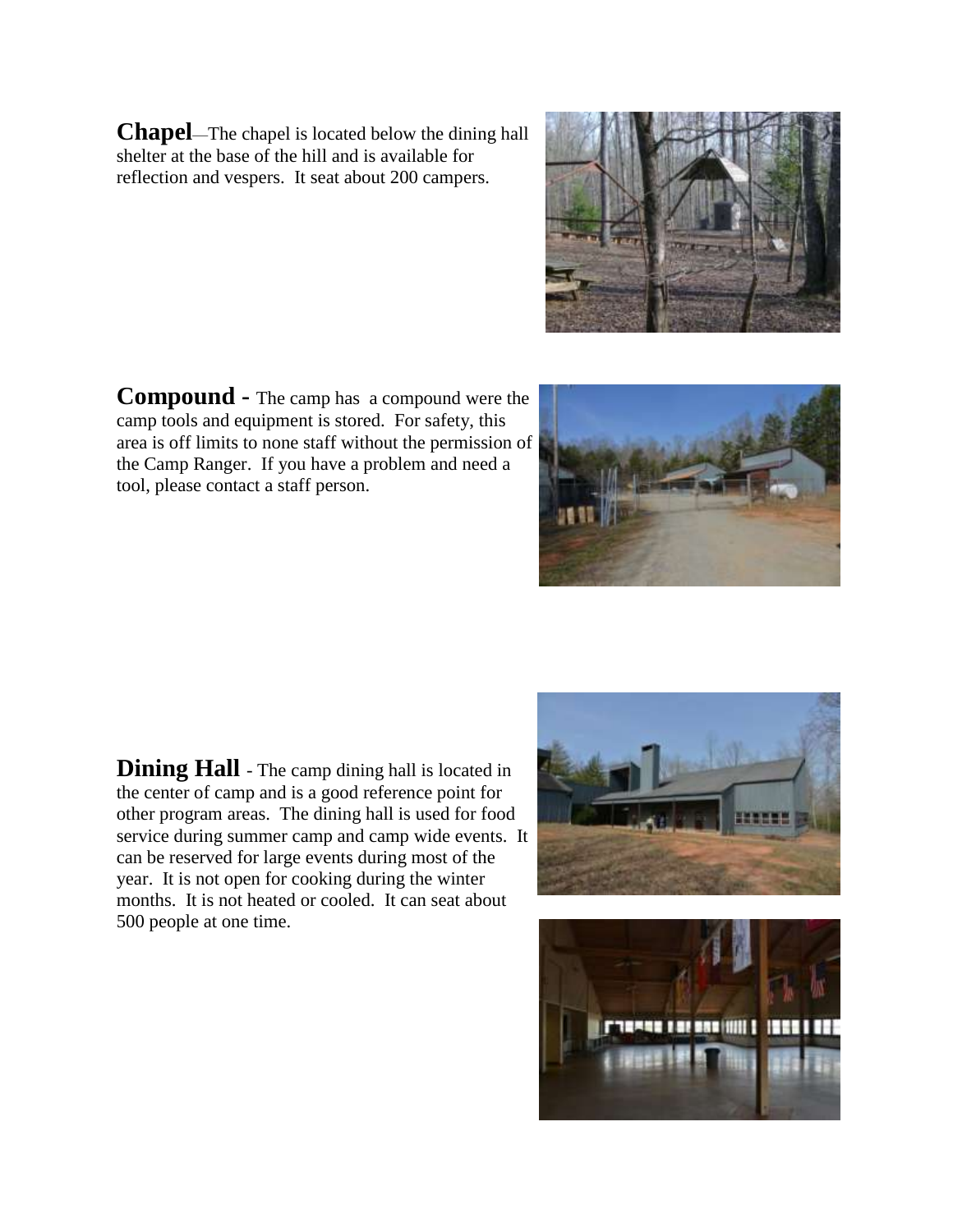**Duplex Building** - There is one duplex building with two separate units. Each unit has two bedrooms, kitchen and bathroom. Each has a separate screened porch. The building are used for summer camp staff. During the off season, these units can be reserved. They have bath rooms, heat and A/C.

**First Year Program Shelter** –This is the location of the summer camp first year camper program. It is an open shelter with a storage area for equipment. The open shelter can be used during off season, but the storage area will not be opened.

**Fishing Cabin** –The fishing cabin is located next to the Campfire Ring and Lake Calhoun. It has the ability to sleep two with heat and A/C. There are no restrooms in the area. It is mainly used for the summer camp fishing programs. It has a cabinet with fishing gear for year round use.

**Frontier Cabin** - There is a fully functioning early American cabin located in the Frontier Area. It is used for programming year round. It can be reserved to sleep in over night during the off season. It has a functioning fire place were you can warm your self and cook your dinner at the same time. There are a few old time beds in the up stairs loft.







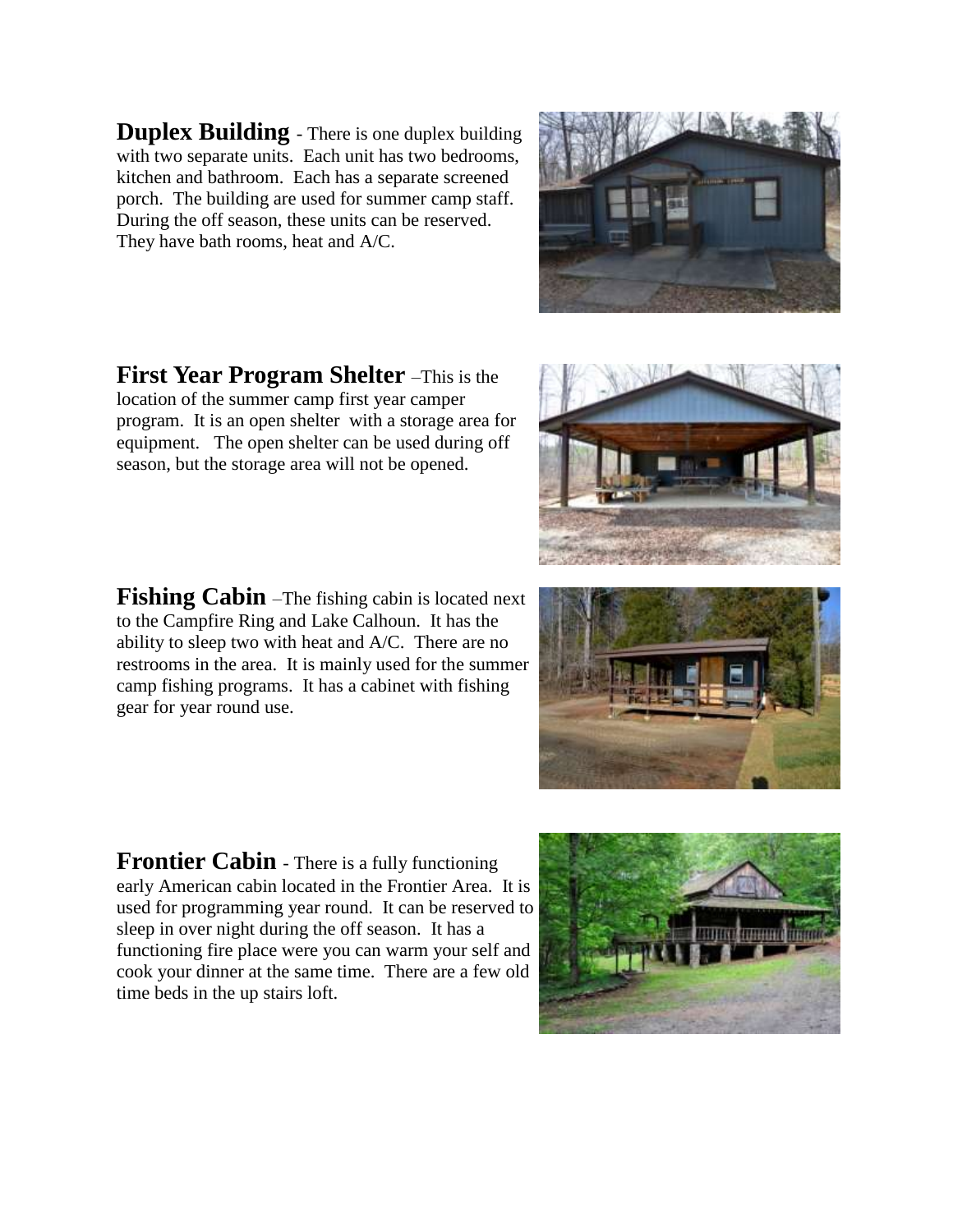**Health Lodge** - Located in the center of camp next to the Administration Building. The health lodge has all the items needed for first aid at camp. There are two AED machines and other supplies. It has a room for campers needing short term care. It is staffed during summer camp. During the off season, campers will need to contact the Camp Ranger or the Campmaster for access.



**Heritage Art Center** - This is not your normal art center. It has wood working, wood carving and other wood working equipment from early American times. All projects are hand made with not power tools.





**Hornet's Nest Building** –The Hornet's Nest Building is used for NYLT and the summer camp scoutmaster dinner. It has a small kitchen, restroom and larger dinning room. It is equipped with few pots, heating and A/C. You can use it during the day, but sleeping is not allowed. There are male and female restrooms just outside as well. There is a small shelter outside with two gas grills.

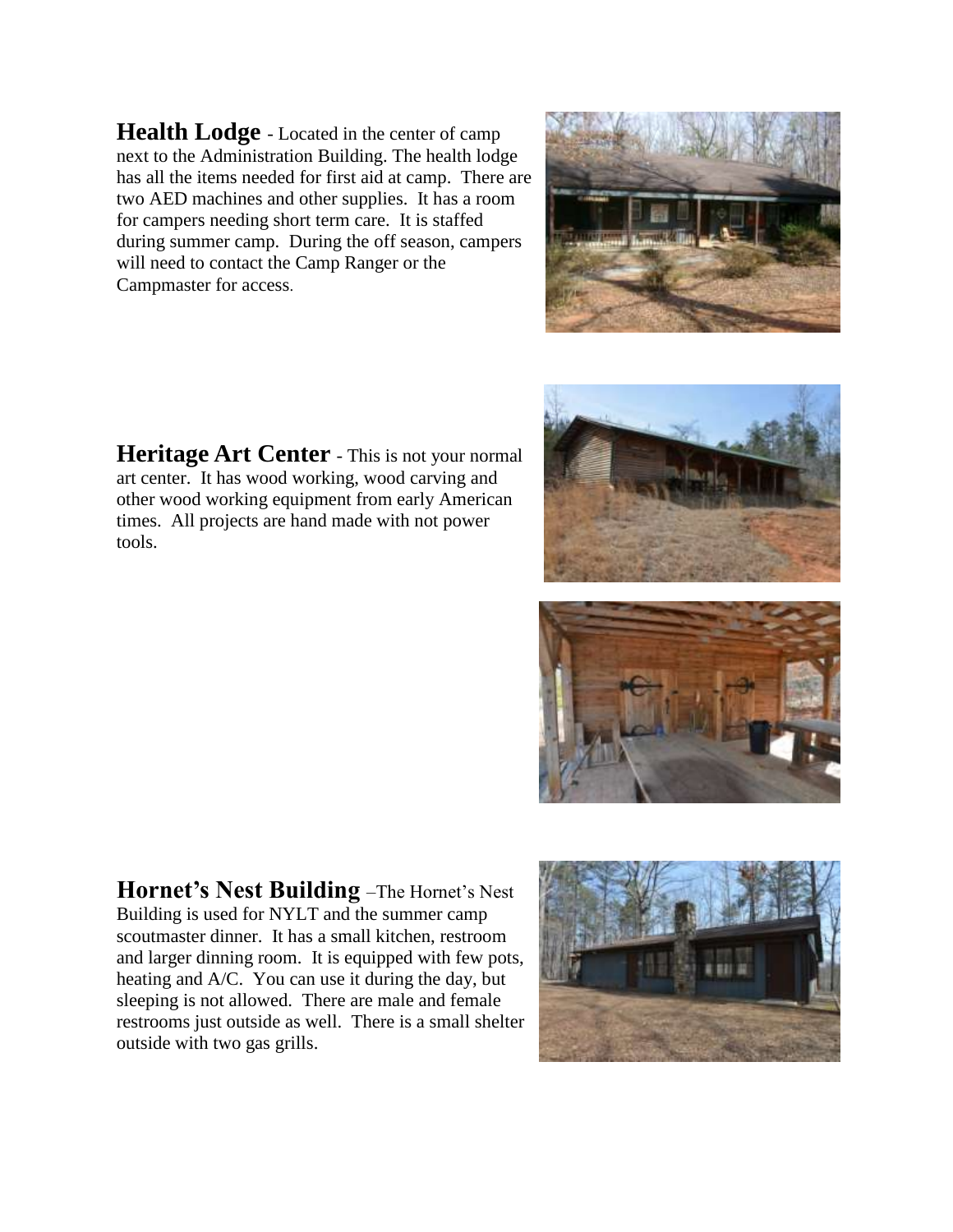**Hornet's Nest Campsites** –Next to the Hornet's Nest Building are campsites. These site are for campers to bring their own tents. Sites have picnic tables, fire rings and water in the area. There are male and female restrooms with showers in the area. There are also RV sites with electric.

**Long Hunter Cabin** –The Long Hunter cabin is fully enclosed and has a tin shed attached. This area is part of the Frontier area.

**Lumber Jack Area** - This is a program area with hawk throw, two man log sawing, log rolling and pole climbing. This area requires camp staff to run the events.

**Mountain Bikes** –The camp has 15 mountain bikes that can be used by camper year round. Summer camp run the program during weeks of summer camp. The remainder of the year, campers can check out the mountain bike and ride the trails around camp. The bike shop is located behind the First Year Camper Program shelter. You can reserve them on the camp website.





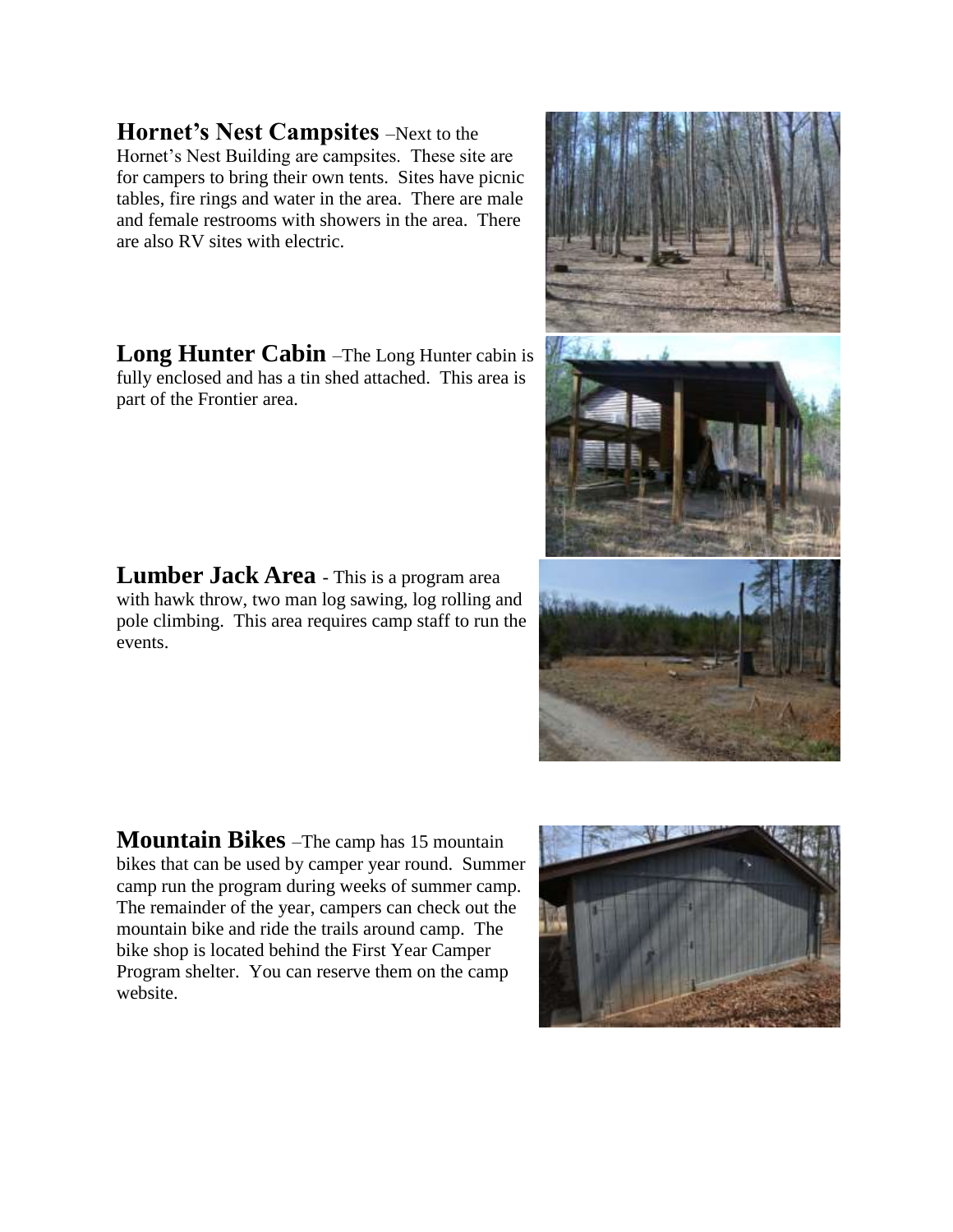**Nature Lodge** –The Nature Lodge is a two story building that promotes plants and animals around camp. During summer camp, the bottom of the building is home to local animals on show. It is located on the road that runs in front of the parking lot, on the way to Campsite 10.

**Nichols Shelter** - Is located on the left as you enter camp. It is an open shelter that can be used for programming. There is water at this location.

**Open Shelters** - This is the hub of camp. It is the area were many people meet. It is the location of the Trading Post and many picnic tables. It is a great place to eat or just hang out. It has WIFI service and a fire place.

**Planetarium** –The Planetarium is located in the same area as the Open Shelter. It can show you the night stars anytime of the day.







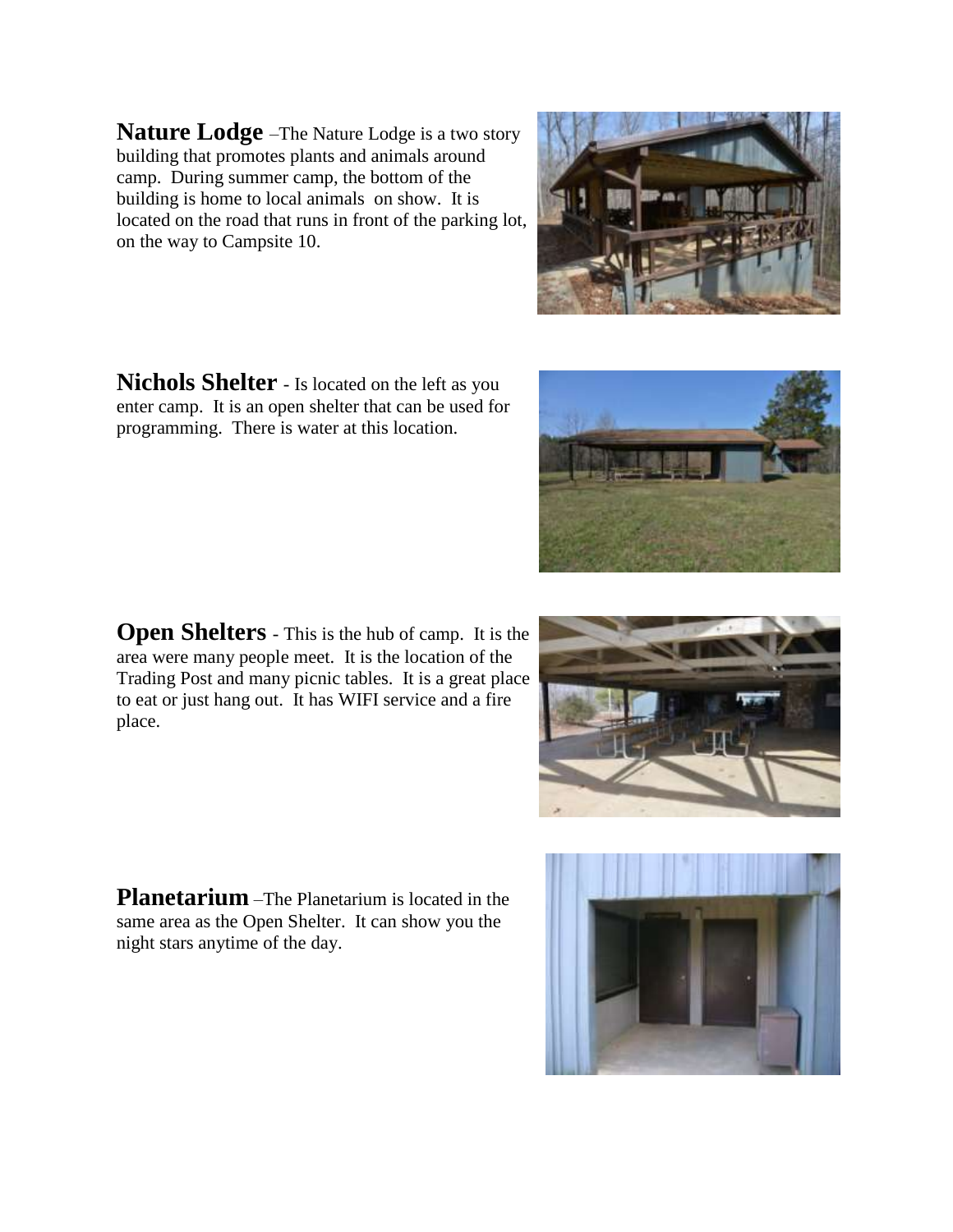**Rifle Range** - The Rifle Range is located at the back side of Camp Grimes. This is where 22 rifles and pistols programs are run. The range can shoot 8 at a time. During summer camp, it is staffed by camp staff. In the off season, campers can run their own program with the proper certificated instructors (two required).

**Scout Craft Shelter** –Located behind the dining hall. This shelter is used for summer camp programming.

**Scoutmaster Lounge** - Located off the Open Shelter Building. It is the place for scoutmasters to work and recharge. It has WIFI, electric and A/C. There is a washer and dryer in the next room over.

**Shotgun Range** –The range is located at the back of Camp Grimes just pass the Rifle Range. It is equipped with three different throwers. Shotgun are provided for year round use. . During summer camp, it is staffed by camp staff. In the off season, campers can run their own program with the proper certificated instructors (two required).







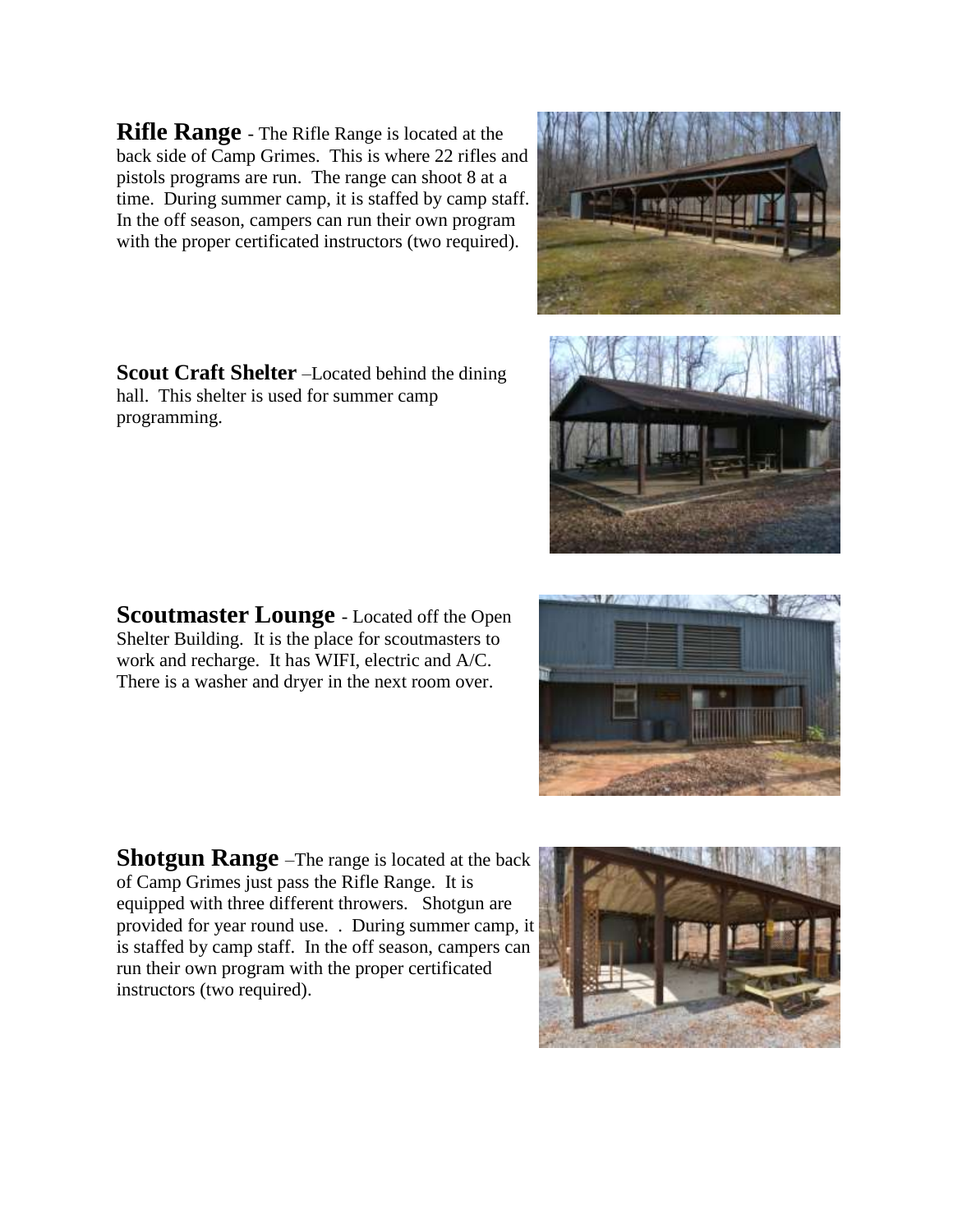**Trading Post** - Located at the Open Shelter, the Trading Post is open for business during summer camp only. It has all the supplies you need for summer camp.

**Waterfront** –The spot that everyone wants to be at during summer camp. There is a Boat House for the row boats, sail boards, sail boats, ski boat, canoes and kayaks. The PFD and paddles are stored in the back room. Boats can be used year round with proper adult supervision. Refer to the Guide to Safe Scouting. The boats can be reserved on the Mecklenburg Scout Reservation System.

The swim shelter is were the instruction for all swimming programs are conducted. First aid supplies are also stored in the shelter.

All the water activities are conducted on the 85 acre Lake Calhoun. The swim area is set up for the Boy Scout different swim abilities.